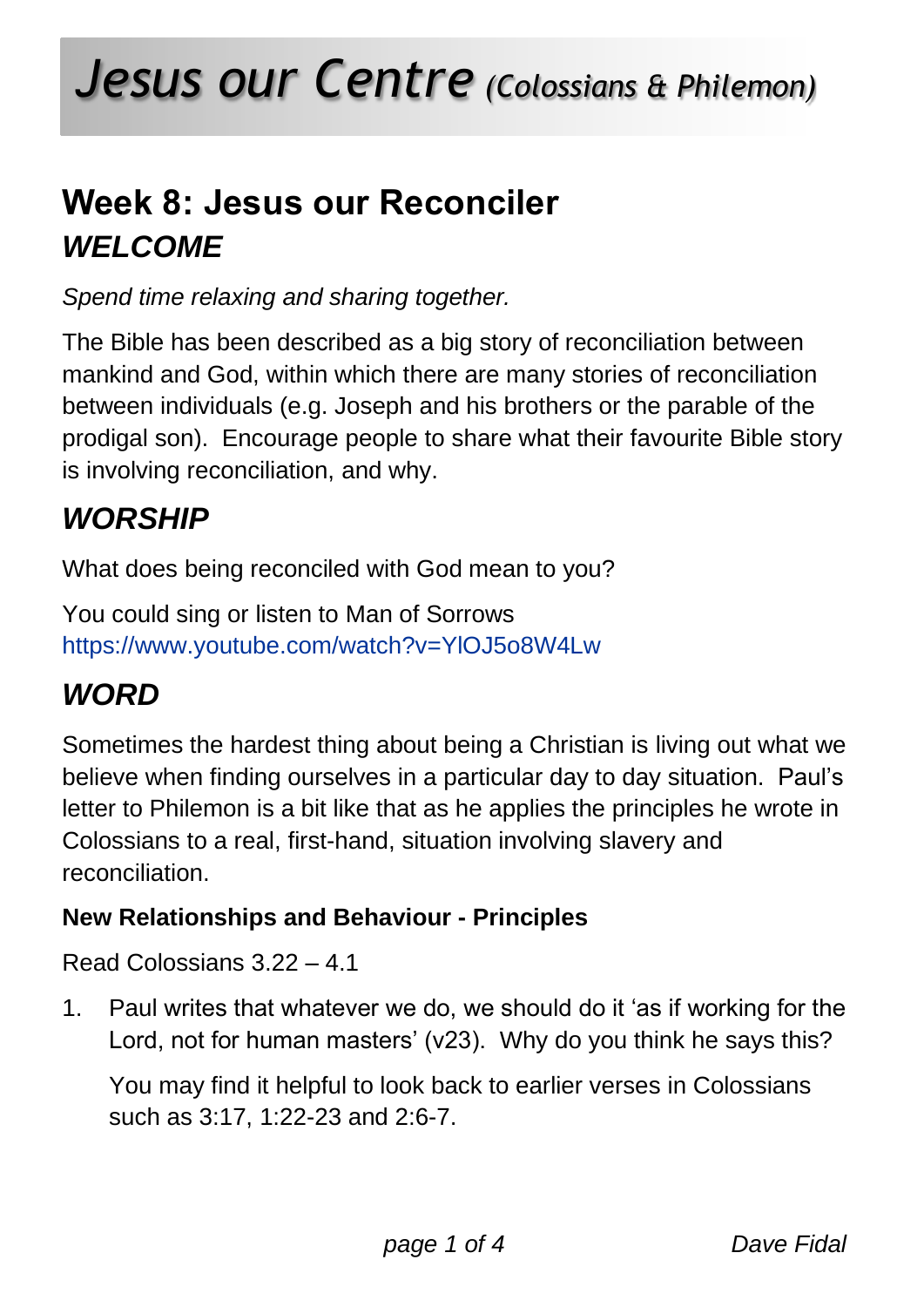# *Growth Group Notes Spring 2022*



The gospel makes clear that there are many aspects of our society that happen because of our wicked and fallen nature. Slavery is one of them, and in New Testament times it was a universal practice. In 1 Timothy 1:10 Paul is more open in condemning slavery. The fact that he is less forthright here, therefore, suggests that he has a different focus in these verses.

2. Paul says that masters are to treat their slaves in ways that are right or just, and fair (v4:1a). What principles lie behind this command? You may find it helpful to look at verses 4:1b and 3:11.

3. How should the principles identified in our responses to questions 1 and 2 affect the way that we treat others?

### **New Relationships and Behaviour - Practice**

Read Philemon 1-21

Onesimus was a slave who had run away from his Christian master, Philemon. Whilst Onesimus had broken the law in escaping, the letter hints (v18) that he may have committed other offences as well. Writing to Philemon, Paul's desire is for such issues to be resolved and for Philemon and Onesimus to be reconciled to each other as Christian brothers.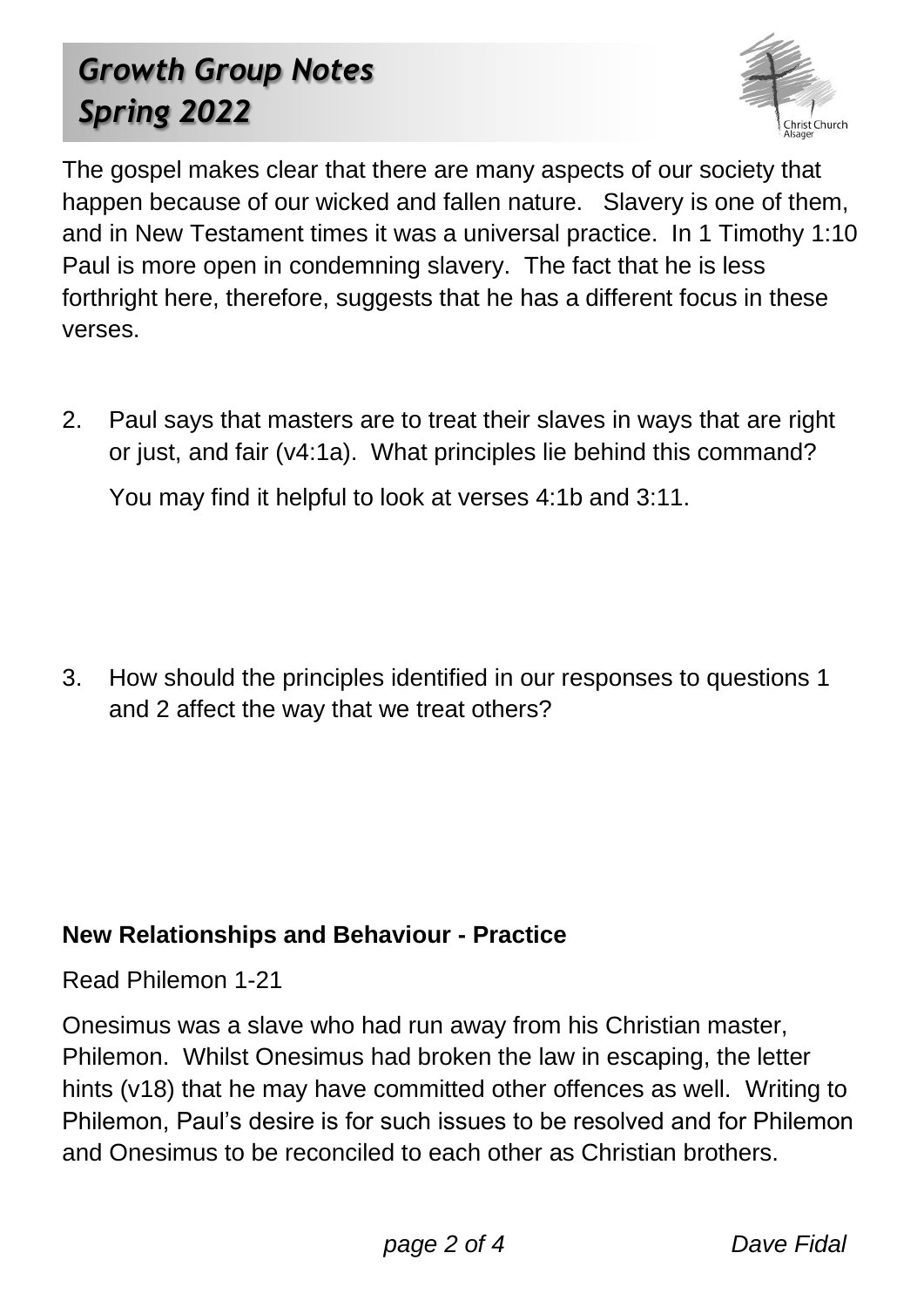# *Jesus our Centre (Colossians & Philemon)*

4. Paul clearly has high regard for Philemon, but why do you think he begins by saying this so openly (vv4-7)?

5. If you could summarise Paul's request to Philemon in a single word or phrase, what would it be?

6. What is Paul offering to do in vv17-19? Is this similar to any other situations in the Bible?

7. It must have been hard for Onesimus to return to Philemon. Why do you think that Paul sends him back (v6, v11)?

8. In his letter to Philemon, what principles from Colossians do we see Paul living out through his actions and words?